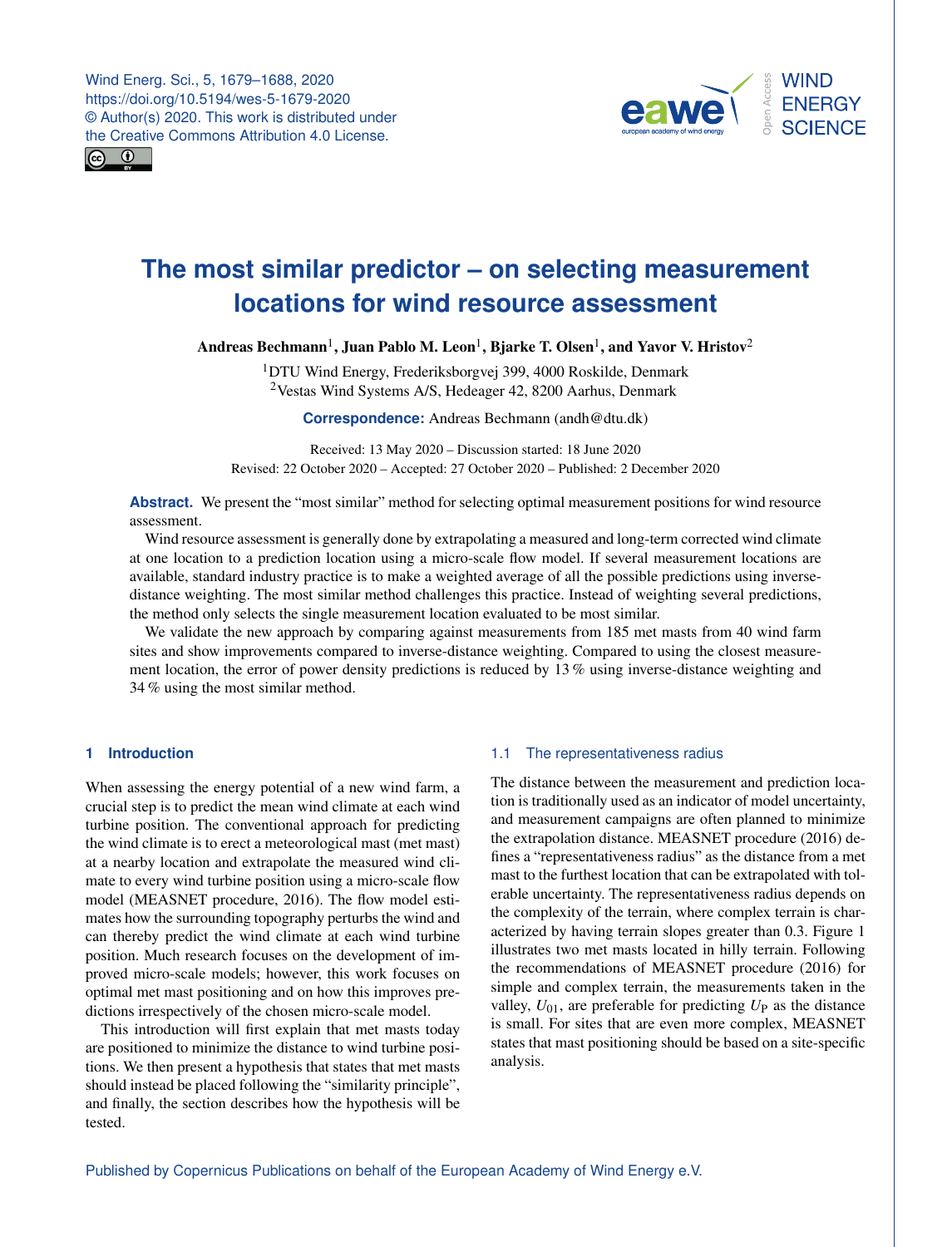<span id="page-1-0"></span>

Figure 1. The figure illustrates how a measured wind climate can be extrapolated to a prediction site using a flow model. Following the "representativeness radius", the model error is reduced when the distance between met mast and prediction location is minimized; accordingly met mast  $1 (U_{01})$  is the preferred predictor. Following "the similarity principle" model errors are reduced when the wind conditions at the met mast and the predicted location are similar; accordingly met mast  $2 (U_{02})$  is preferable despite its more distant location.

#### 1.2 The similarity principle

According to [Landberg et al.](#page-9-1) [\(2003\)](#page-9-1), errors related to flow modelling are minimized when the predictor site (the met mast location) and the predicted site (the wind turbine location) are as "similar" as possible regarding factors like regional wind climate, roughness, orography and obstacles. [Landberg et al.](#page-9-1) [\(2003\)](#page-9-1) refers to this as the similarity principle. The underlying assumption is that no matter how advanced a flow model, it always produces errors, and they scale with the forcing applied. Figure [1](#page-1-0) illustrates the similarity principle. The wind conditions in the valley,  $U_{01}$ , differ substantially from the conditions at the prediction site,  $U_{\rm P}$ , and a better predictor (according to the similarity principle) is, therefore, the hilltop met mast,  $U_{02}$ , despite its more distant location.

## 1.3 The most similar predictor

Experienced wind and site engineers determine suitable locations for met masts based on the representativeness radius and their judgement. They intuitively understand that distance is not the only parameter that should be evaluated; however, since no algorithmic method for similarity exists, the industry standard is often to minimize the extrapolation distance.

To make a parameter that represents similarity, we define the directional-averaged speedup uncertainty,  $\sigma_S$ ,

$$
\sigma_{\mathbf{S}}^2 = \sum_{j=1}^{N_\theta} f_j \sigma_{\mathbf{S}_j}^2,\tag{1}
$$

where  $f_j$  is the wind direction frequency at the met mast,  $N_{\theta}$  is the number of wind direction sectors and  $\sigma_{S_j}^2$  is the speedup uncertainty of the micro-scale model. As an expression for the speedup uncertainty for a particular wind direction, we use the model by [Clerc et al.](#page-9-2) [\(2012\)](#page-9-2):

$$
\sigma_{\mathbf{S}_j}^2 = \left(\lambda \left[1 - \exp\left(\frac{-d}{L_1}\right)\right]\right)^2 + \left|\frac{S_j - 1}{S_j + 1}\right|^2,\tag{2}
$$

where d is the extrapolation distance,  $L_1 = 1$  km and  $\lambda = 0.1$ are empirically calibrated constants [\(Clerc et al.,](#page-9-2) [2012\)](#page-9-2), and  $S_j = U_{P_j}/U_{0_j}$  is the speedup where  $U_0$  and  $U_P$  are the measured and predicted mean wind speeds respectively.  $L_1$  and λ have not been re-calibrated in this work but are kept to their original values.

 $\sigma<sub>S</sub>$  combines into one expression, the uncertainty associated with both extrapolation distance and the wind speed difference. Small values of  $\sigma_S$  signify that predictor and prediction conditions are similar. The inclusion of speedup in the expression ensures that any difference between predictor and prediction site included in the micro-scale flow model is evaluated (roughness, orography, obstacles, measurement height, etc.). The speedup uncertainty is, therefore, expected to be a more accurate "measure of similarity" than distance, and we define the "most similar" predictor to be the location with the smallest  $\sigma_S$  value.

## <span id="page-1-1"></span>1.4 Multi-mast strategies

For large wind farms with several met masts, a standard practice when making predictions is to either select the closest available predictor or to make a weighted average of multiple predictions using "inverse-distance weighting". As an example, the inverse-distance-weighted mean wind speed,  $U_P$ , can be determined as

$$
U_{\rm P} = \frac{\sum_{i=1}^{N_M} W_i U_{\rm P_i}}{\sum_{i=1}^{N_M} W_i},
$$
\n(3)

where  $U_{P_i}$  is the predicted mean wind speed,  $W_i = d_i^{-2}$  is the predictor weight,  $d_i$  is the extrapolation distance and  $N_M$  is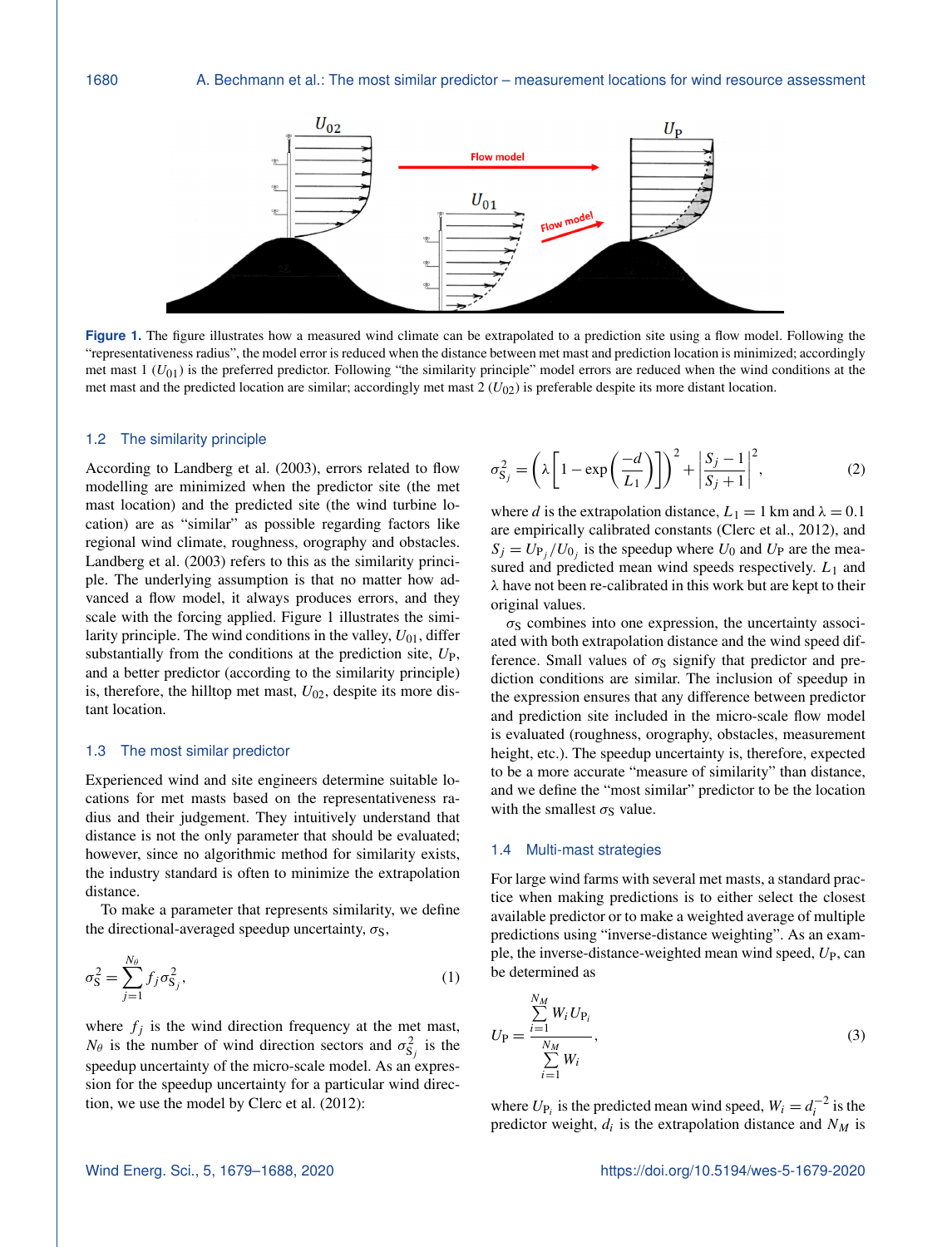(5)

the number of predictors on a particular site. The underlying reason for using inverse-distance weighting is that the standard error of a weighted mean decreases with the number of independent predictions. However, for this to be valid, the predictions are assumed independent (model errors should be random), and extrapolation distance is assumed to be the parameter that correlates the strongest with model error.

This paper aims to show that met masts should be placed following the similarity principle instead of reducing extrapolation distance. The hypothesis is verified by showing that the most similar predictor gives lower prediction errors than the closest predictor and inverse-distance weighting. In the following, we conduct a large number of predictions using the following multi-mast strategies and compare the results to measurements.

$$
\text{Closes predictor: } W_i = \begin{cases} 1 & \text{if } d_i = \min(d) \\ 0 & \text{otherwise} \end{cases} \tag{4}
$$

Inv. dist. weighting :  $W_i = d_i^{-2}$ 

Most similar predictor : 
$$
W_i = \begin{cases} 1 & \text{if } \sigma_{S_i} = \min(\sigma_S) \\ 0 & \text{otherwise} \end{cases}
$$
 (6)

# **2 Validation method**

To validate the usefulness of the most similar predictor, we compare the performance of the three multi-mast strategies against wind measurements. Sites with at least three met masts are used in the comparison. The multi-mast sites allow for predictions with multiple predictors and provide an objective way to evaluate the strategies. The validation method consists of three steps described in detail in the following sections:

- 1. wind measurements preparation of the wind data for the flow model,
- 2. flow model prediction of all mast locations using every other mast as a predictor,
- 3. prediction statistics calculation of mean wind speed and power density using each multi-mast strategy.

The wind measurements and flow model setups are identical for each multi-mast strategy; only the mast weights,  $W_i$ , used for calculating the wind statistics are different to allow for a simple and objective evaluation.

#### 2.1 Wind measurements

The dataset used in this work has been collected specifically to validate multi-mast strategies. It is obtained through wind project developers worldwide and is considered to cover a wide spectrum of the conditions experienced in wind projects. The dataset consists of wind measurements from sites with three or more met masts. By having at least three masts, each mast location can be predicted using at least two

<span id="page-2-0"></span>**Table 1.** Number of met masts used for the study.

| <b>Masts</b><br>per site | <b>Sites</b> | <b>Masts</b> | Cumulative<br>sum |
|--------------------------|--------------|--------------|-------------------|
| 25                       |              | 25           | 25                |
|                          |              | 28           | 53                |
| 6                        | 3            | 18           | 71                |
| 5                        | 5            | 25           | 96                |
|                          | 8            | 32           | 128               |
| ζ                        | 19           | 57           | 185               |

predictors, and results can be compared against the measurements taken at the predicted mast.

The dataset consists of wind speed and wind direction measured from the top anemometer of each met mast, already screened and long-term corrected by wind project developers. The data are grouped into 36 10◦ wind direction sectors and have Weibull distributions fitted to the wind speed histogram. Wind statistics from a total of 210 met masts were provided for the study. The only additional screening that has been conducted is the removal of four sites (25 met masts) from the dataset. These sites were removed since mast-tomast predictions of wind speed and power density led to substantial errors ( $> 3\sigma$ ) for four of the met masts. We did not investigate the reason for the significant errors but removed the sites from the investigation. Table [1](#page-2-0) shows a summary of the sites and met masts used. As seen, the screened data consist of 185 met masts distributed over 40 wind turbine sites.

The data come from met masts located near potential wind energy installations, and the 185 mast locations represent varied site conditions from all over the world. Figure [2](#page-3-0) illustrates the complexity of the sites using the RIX (left) and  $\Delta$ RIX (right) measures where RIX is defined by the percentage fraction of the terrain along the prevailing wind direction, which is over a critical slope of 0.3 [\(Bowen and Mortensen,](#page-9-3) [2004\)](#page-9-3). The mean RIX value is 7.0 %, which can be considered moderately complex terrain. Compared to the closest neighbouring mast, 84 masts have  $|\Delta RIX|$  values of less than 1% and 164 masts have  $|\Delta RIX|$  below 5%. Most of the met masts are therefore placed in similar, well-exposed hills and ridges.

Figure [3](#page-3-1) shows the height of the masts (right) and the distance to their closest neighbour (left). The distance is up to 10 km, but on average the distance is 3.1 km. As seen, the masts do not have the same height but vary from 20 to 120 m, and half of the sites have mast height variations. These sites often have combinations of short and tall masts, e.g. of 40/80, 60/80 or 60/100 m masts. The wind statistics have not been corrected or "sheared up" to unify the height differences. Instead, the flow model has been used directly to estimate the wind statistics at the prediction height using the statistics at the predictor height. The most similar method has an advantage compared to the other multi-mast strategies for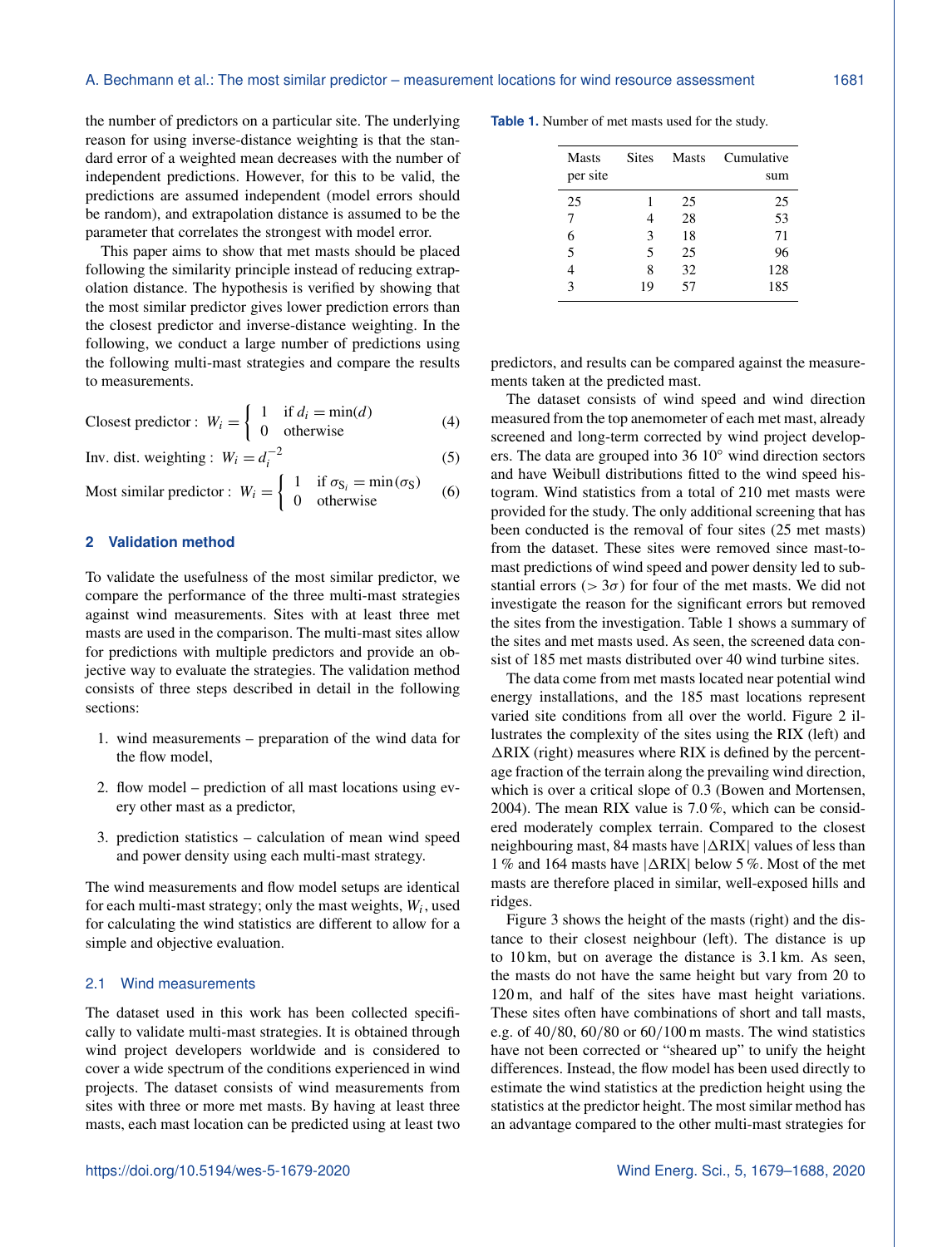<span id="page-3-0"></span>

<span id="page-3-1"></span>**Figure 2.** RIX and  $|\Delta RIX|$  for all 185 met masts.  $|\Delta RIX|$  is calculated using the closest neighbouring mast.



**Figure 3.** Mast height and distance to the closest neighbouring mast for all 185 met masts.

sites with different mast heights as there will be a speedup between masts of different heights and will therefore not be valued as similar. In the current analysis, this is however of minor importance as the results, particularly in Sect. [3.2,](#page-6-0) depend mainly on a single site with 25 met masts that are all 80 m tall.

The dataset (Table [1\)](#page-2-0) allows for a total of 185 possible predictions with two or more predictor masts. The results section analyses how the different multi-mast strategies perform with this specific mix of multi-mast sites. Also, other combinations of multi-mast sites from the same data pool have been made to analyse how the multi-mast strategies perform on sites with a specific number of predictor masts. As an illustration of how other multi-mast combinations can be made from the same data, we can imagine that a single site with three met masts can also be viewed as three different sites with two met masts. Table [2](#page-4-0) shows the many combinations of predictions possible with one, two, three, four, five or six predictor masts. As seen, it is possible to make more than 33 million different predictions with six predictor masts. The many combinations are primarily possible because of the site that has 25 met masts. The results for different numbers of predictor masts are not directly comparable since they are based on different sites. The results section, therefore, normalizes the most similar and the inverse-distance-weighting results with the "closest mast" to make comparisons of the multi-mast strategies possible.

### 2.2 Flow model

The micro-scale flow model WAsP 12.3 [\(Troen and Petersen,](#page-9-4) [1989\)](#page-9-4) has been used to make all wind climate predictions in this study. Since every mast location needs to be predicted using every possible predictor mast, there is a total of 1168 mast-to-mast predictions. A database and an automatic model script (PyWAsP) were made to conduct all the simulations, and every simulation was run with the standard WAsP 12.3 parameters. No  $\triangle RIX$  or other corrections have been made to the model results, and no tuning of model parameters to improve results was performed.

The topography maps used for the flow model were provided to the authors and used directly without corrections or quality control. As all data have previously been analysed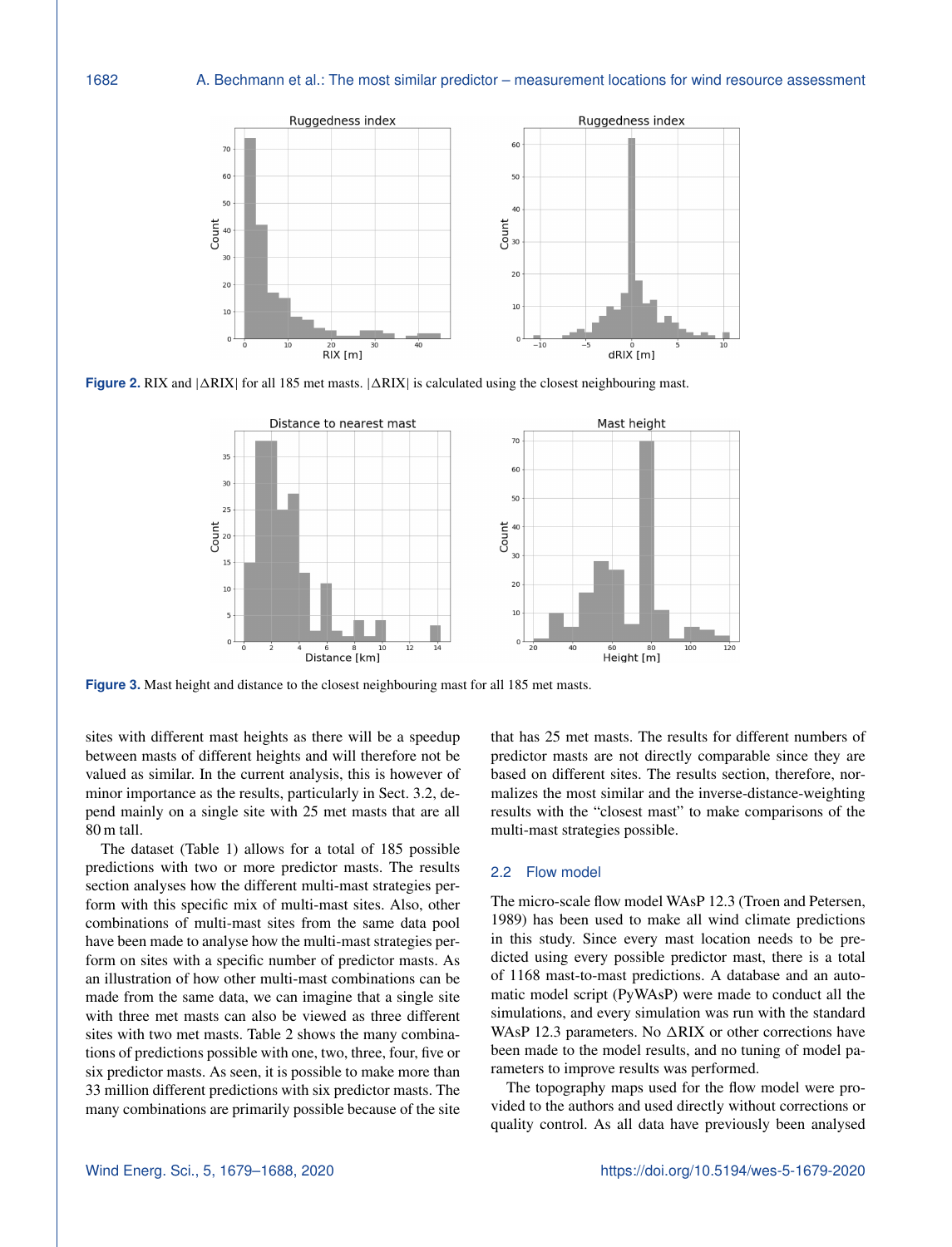<span id="page-4-0"></span>

|  |  |  |  |  |  |  |  |  |  |  |  |  |  |  |  |  |  |  | <b>Table 2.</b> Number of predictions possible for different numbers of predictors. |  |
|--|--|--|--|--|--|--|--|--|--|--|--|--|--|--|--|--|--|--|-------------------------------------------------------------------------------------|--|
|--|--|--|--|--|--|--|--|--|--|--|--|--|--|--|--|--|--|--|-------------------------------------------------------------------------------------|--|

| <b>Predictors</b>                                       | One. | Two | Three | Four | Five | Six |
|---------------------------------------------------------|------|-----|-------|------|------|-----|
| Predictions 1168 7803 51472 266.185 1062.786 33.644.928 |      |     |       |      |      |     |

to be used for wind farm development, and scrutinized by third-party companies, the data are considered to have an industry standard quality. The current work is a statistical analysis of the multi-mast strategies. All simulations are based on identical model setups and using the digitized maps, mast locations, anemometer heights and wind measurements provided to the authors; only the method used to calculate the predicted wind statistics is different between the three multimast strategies.

### 2.3 Predicted wind statistics

Wind statistics are calculated at each prediction location to validate the performance of the multi-mast strategies. Specifically, the predicted mean wind speed,  $U_P$  (m s<sup>-1</sup>), and mean power density,  $E_P$  (W m<sup>-2</sup>), are compared to the measured values ( $U_0$  and  $E_0$ ). Since the measured wind data and the wind climate predictions are given in terms of the Weibull parameters A and k, the mean wind speed and mean power density are calculated following [Troen and Petersen](#page-9-4) [\(1989\)](#page-9-4):

$$
U_i = \sum_{j=1}^{N_{\theta}} f_j A_{ij} \Gamma\left(1 + \frac{1}{k_{ij}}\right),\tag{7}
$$

$$
E_i = \frac{1}{2} \rho \sum_{j=1}^{N_{\theta}} f_j A_{ij}^3 \Gamma \left( 1 + \frac{3}{k_{ij}} \right),
$$
 (8)

where  $\rho$  is air density (1.225 kg m<sup>-3</sup>) and  $\Gamma$  is the gamma function. Having calculated the wind speed and power density for every possible single-mast prediction, the multi-mast strategies were applied to calculate the final predicted wind statistics:

$$
U_{\rm P} = \frac{\sum_{i=1}^{N_M} W_i U_{\rm P_i}}{\sum_{i=1}^{N_M} W_i},\tag{9}
$$

$$
E_{\rm P} = \frac{\sum_{i=1}^{N_M} W_i E_{\rm P_i}}{\sum_{i=1}^{N_M} W_i},
$$
\n(10)

where  $W_i$  is the mast weight that depends on the chosen strategy (Sect. [1.4\)](#page-1-1). It was also considered to apply a generic wind turbine power curve to allow calculation of energy yield predictions. However, as the prediction heights and wind speeds vary between the sites, using a single power curve for all predictions was not pursued.

#### 2.4 Evaluation method

To evaluate the multi-mast strategies, we compare the measured and predicted wind statistics at each mast position and calculate the average error of all predictions. The closestmast results are used as a baseline. The paper does not analyse the baseline error in any detail; instead, the paper focuses on how the multi-mast strategies improve the baseline. The data and model setup used for the closest mast, inversedistance weighting and most similar methods are identical, to make an objective comparison of the multi-mast strategies. For each multi-mast strategy, the absolute error of each mast prediction is given by

$$
X_i = X_{\mathcal{P}} - X_0,\tag{11}
$$

where  $X_{\rm P}$  is either the predicted mean wind speed  $(U_{\rm P})$  or power density  $(E_P)$  and  $X_0$  is the measured value  $(U_0$  or  $E_0)$ . The mean error of a strategy is calculated by

$$
\mu = \frac{\sum_{i=1}^{n} X_i}{n},\tag{12}
$$

where  $n$  is the number of mast predictions. Finally, the standard deviation of the error is given by

$$
\sigma = \sqrt{\frac{\sum_{i=1}^{n} (X_i - \mu)^2}{n - 1}}.
$$
\n(13)

The results shown in the following indicates the mean error,  $\mu$ , the standard deviation of the errors,  $\sigma$ , and the number of predictions used to calculate the statistics,  $n$ .

## **3 Results**

## 3.1 Original sites

The top row of Fig. [4](#page-5-0) shows histograms of the absolute error of wind speed (left) and power density (right) for each of the 185 mast predictions using closest mast as a multi-mast strategy. Gaussian distributions are shown on the histograms (despite the poor fit), and the mean error and standard deviation of wind speed ( $\mu = 0.11$ ,  $\sigma = 0.63$ ) and power density  $(\mu = 36.3, \sigma = 149)$  are given in the legends. The observed mean wind speed and power density of the 185 masts are 7.36 m s<sup>-1</sup> and 460.7 W m<sup>-2</sup> respectively.

The results for inverse-distance weighting and most similar predictor are shown in the middle and bottom rows of

 $i=1$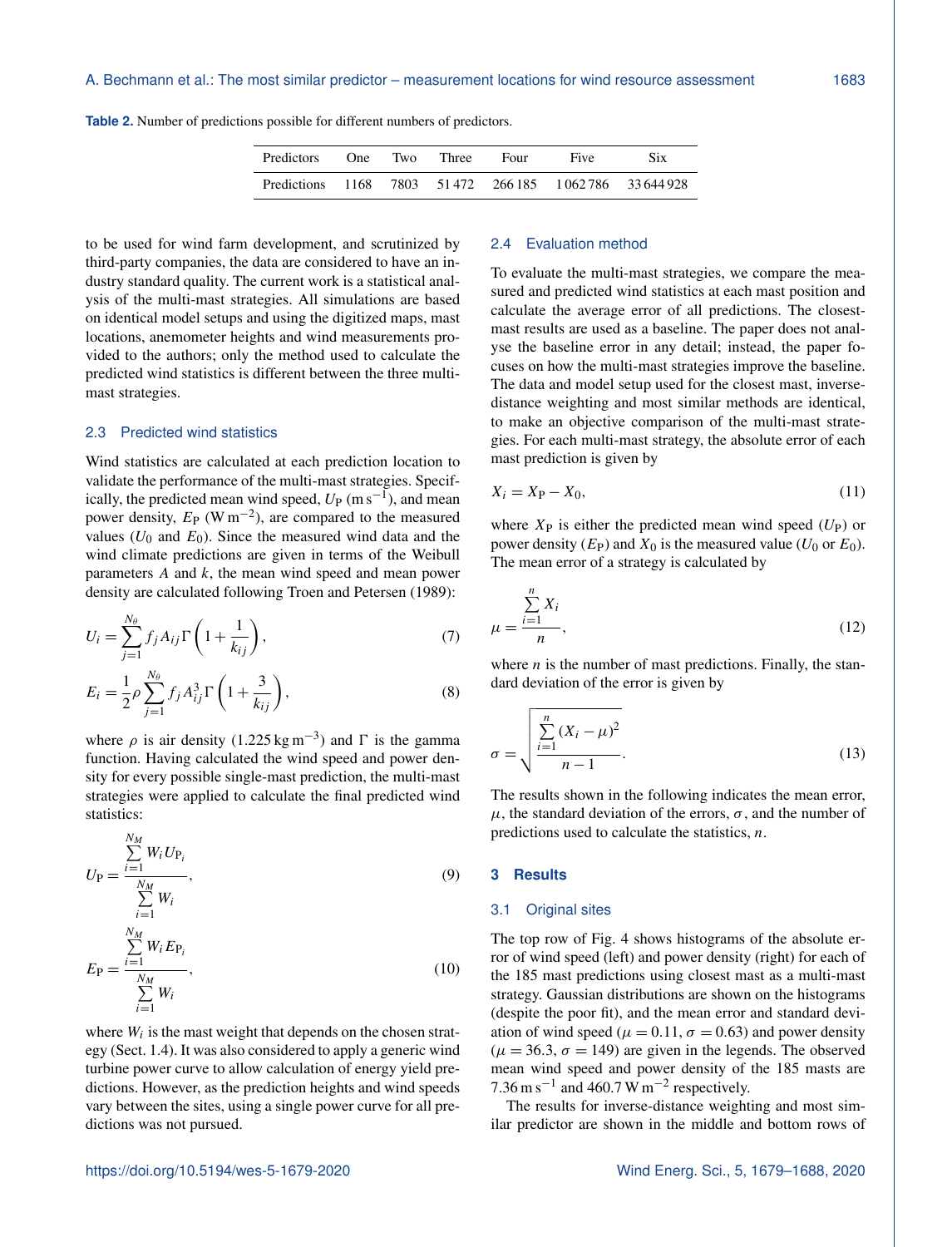<span id="page-5-0"></span>

**Figure 4.** Histograms of the absolute wind speed (a, c, e) and power density (b, d, f) error when using the closest mast (a, b), inverse-distance weighting (c, d) and most similar (e, f) strategies. The mean bias and standard deviations are given in the legend. All 185 mast positions have been predicted to make this figure.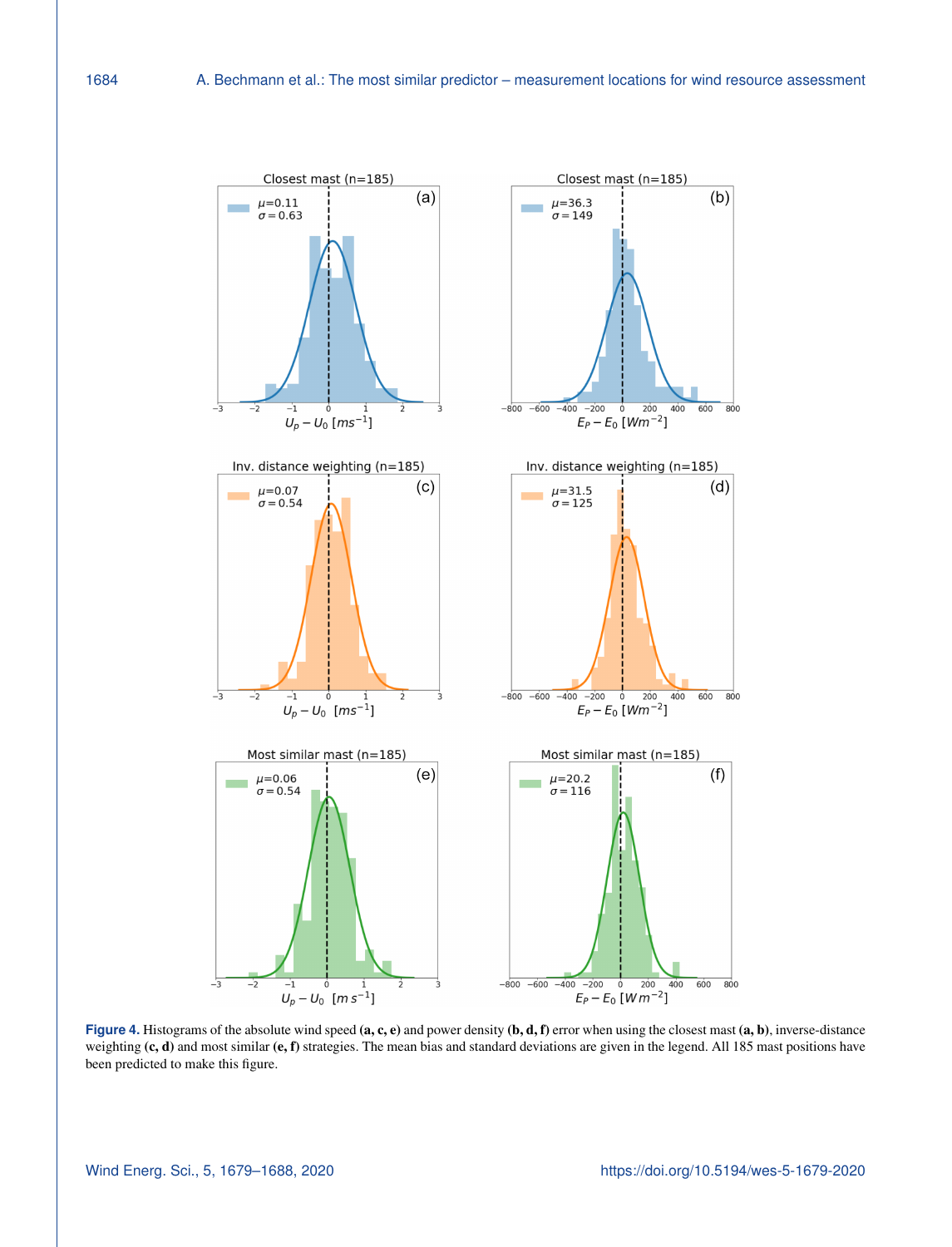<span id="page-6-1"></span>

**Figure 5.** Histograms of the absolute wind speed (a) and power density (b) error for different combinations of prediction location and six predictor masts using the three different multi-mast strategies. Each histogram consists of more than 33 million predictions.

Fig. [4.](#page-5-0) The left column shows that both multi-mast strategies significantly reduce both the mean wind speed error and the standard deviation compared to the closest mast. The standard deviation of the wind speed error is seen to decrease from 0.63 to  $0.54 \text{ m s}^{-1}$  for both methods. The right column of the figure shows even more substantial error reductions for power density. The standard deviation of power density decreases from 149 to 125 W m−<sup>2</sup> for inverse-distance weighting and from 149 to 116 W m−<sup>2</sup> for most similar mast. Therefore, by selecting the most similar location, the mean power density error is reduced by 22 % compared to the closest mast and 7 % compared to inverse-distance weighting.

#### <span id="page-6-0"></span>3.2 New predictor combinations

To clarify the difference between strategies that rely on the representativeness radius (closest mast and inverse-distance weighting) and the similarity principle (most similar predictor), this section focuses on sites with a specific number of predictor masts. By combining the available dataset, it is possible to generate new combinations of sites with one, two, three, four, five or six predictors (see Table [2\)](#page-4-0).

As an example of the absolute prediction errors, Fig. [5](#page-6-1) shows a histogram of the absolute error of wind speed (left) and power density (right) for predictions that use six predictors. The available dataset allows 33 million different combinations of a prediction location and six predictor masts. The histograms of the strategies have different colours, and the legends indicate the mean error and the standard deviation of each. Compared to the closest mast, the standard deviation of power density decreases from 189 to 164 W m<sup>-2</sup> for inversedistance weighting and from 189 to 124 W  $\text{m}^{-2}$  for the most similar mast.

The mean absolute error and the standard deviation for predictor combinations with one, two, three, four, five and six predictor masts are given in Tables [A1](#page-8-0) and [A2;](#page-8-1) however, the results are not directly comparable since they are based

on different sites. To make a more valid comparison, we normalize all the results with the results of the closest mast. Figure [6](#page-7-0) shows the normalized average reduction in the standard deviation of wind speed error (left) and power density error (right) for inverse-distance weighting and the most similar predictor compared to the closest mast. Note that the multimast strategies give identical results for predictions with only one predictor.

Figure [6](#page-7-0) shows that both inverse-distance weighting and most similar predictors significantly reduce the average prediction error compared to the closest mast. While inversedistance weighting reduces the error significantly with two predictors compared to one, the added improvement of using three or more predictor masts is much smaller. The most similar strategy has achieved 34 % reduction of the standard deviation of power density error with six predictor masts, and it appears that the error would keep decreasing with additional predictor masts. It should be noted that the most similar strategy only uses a single predictor mast, but having more options to choose from decreases the error. This indicates that significant improvements are gained if the most similar strategy is followed for placement of met masts, and it should also be used for single-met-mast campaigns.

#### **4 Conclusions**

We have presented a novel method for determining the most similar measurement location for wind resource assessment using an expression of the direction-averaged speedup uncertainty. Based on measurements from 185 met masts, the most similar met mast is on average a better predictor than the closest mast and inverse-distance weighting. This provides strong evidence in favour of the hypothesis that met masts should be positioned according to the similarity principle instead of reducing the distance to the wind turbines.

The met masts used in this study have all been positioned by experienced wind and site engineers on well-exposed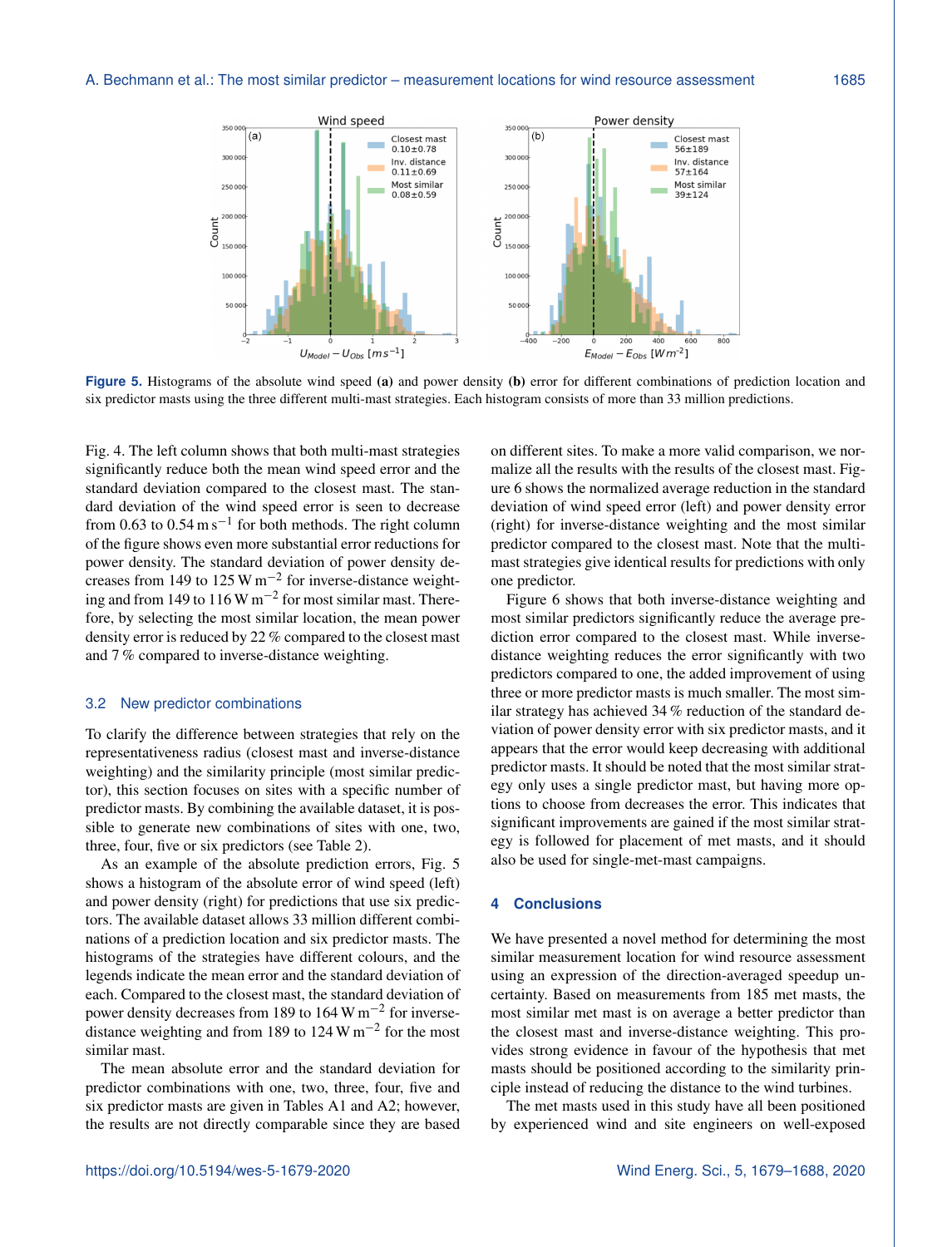<span id="page-7-0"></span>

**Figure 6.** Reduction of the standard deviation of wind speed (a) and power density (b) error as function of predictor masts when using inverse-distance weighting and the most similar predictor compared to closest mast.

ridges, and 164 of the 185 met masts have  $|\Delta RIX|$  values below 5 %. In the traditional view, this would mean that the closest predictor and the predicted location on average should have similar wind conditions. Despite this, substantial improvements (36 % uncertainty reduction on power density predictions) were found by selecting the most similar predictor. This also indicates that even larger error reductions are possible if resource measurement campaigns are designed from the start using the most similar methodology, especially for single-met-mast campaigns. Designing an optimal measurement campaign using the most similar methodology requires a micro-scale flow model, a wind turbine layout and an indication of the main wind directions. With these tools, the direction-averaged speedup uncertainty for all wind turbine positions can be calculated and minimized.

The industry standard is often to use inverse-distance weighting for resource assessment; the underlying reason is that the standard error of a weighted mean decreases with the number of independent predictions. [Troen and Hansen](#page-9-5) [\(2015\)](#page-9-5) show that the average of two independent flow models does decrease the uncertainty; however, predictions that use the same flow model and measurements from the same period are not independent. The reason why inverse-distance weighting improves compared to the closest mast is probably that it "repairs" a poor choice of predictor mast. Weighted results using inverse "direction-averaged speedup uncertainty" as predictor weight have also been tried (not shown); however, results do not improve compared to the most similar predictor. To optimally combine the solution from several masts, it is necessary to consider the correlation of the errors [\(Clerc et al.,](#page-9-2) [2012\)](#page-9-2), which is not trivial. The most similar predictor is a practical alternative.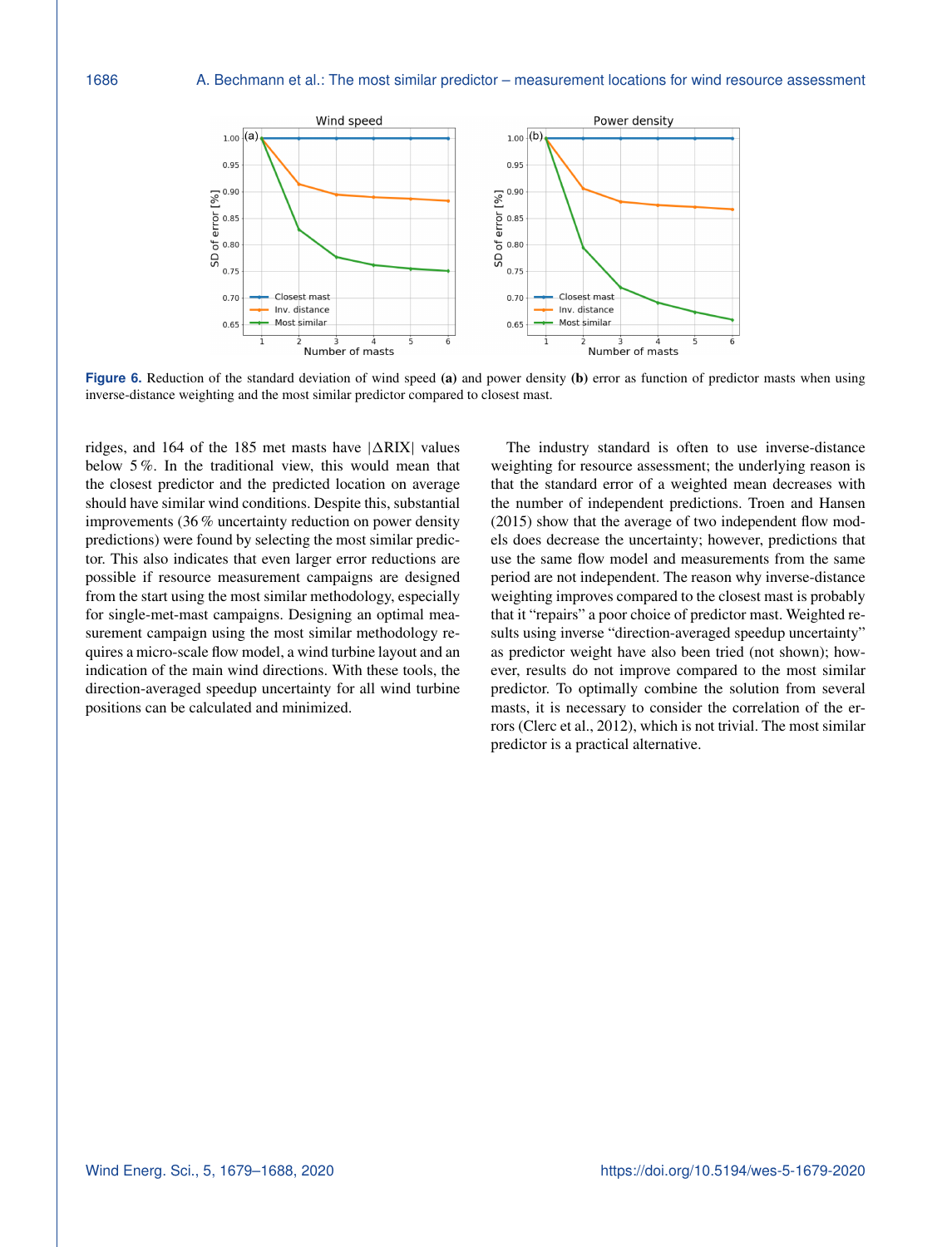# **Appendix A**

<span id="page-8-0"></span>**Table A1.** Wind speed error (mean and standard deviation) depending on the number of predictor masts and selected strategies.

| Masts         | One | Two | Three                                                                                           | Four | Five | <b>Six</b>    |
|---------------|-----|-----|-------------------------------------------------------------------------------------------------|------|------|---------------|
| Closest mast  |     |     | $0.09 \pm 0.83$ $0.09 \pm 0.87$ $0.09 \pm 0.86$ $0.09 \pm 0.83$ $0.10 \pm 0.80$ $0.10 \pm 0.78$ |      |      |               |
| Inv. distance |     |     | $0.09 \pm 0.83$ $0.10 \pm 0.80$ $0.10 \pm 0.77$ $0.11 \pm 0.73$ $0.11 \pm 0.71$ $0.11 \pm 0.69$ |      |      |               |
| Most similar  |     |     | $0.09 \pm 0.83$ $0.06 \pm 0.72$ $0.06 \pm 0.66$ $0.07 \pm 0.63$ $0.07 \pm 0.60$                 |      |      | $0.08 + 0.59$ |

<span id="page-8-1"></span>Table A2. Power density error (mean and standard deviation) depending on the number of predictor masts and selected strategies.

| <b>Masts</b>                                                                  | One                       | Two | Three        | Four         | <b>Five</b>           | Six.       |
|-------------------------------------------------------------------------------|---------------------------|-----|--------------|--------------|-----------------------|------------|
| Closest mast $46 \pm 194$ $55 \pm 208$ $55 \pm 206$ $55 \pm 199$ $55 \pm 193$ |                           |     |              |              |                       | $56 + 189$ |
| Inv. distance                                                                 | $46 \pm 194$ $56 \pm 188$ |     | $58 \pm 181$ | $58 \pm 74$  | $58 + 168$ $57 + 164$ |            |
| Most similar $46 \pm 194$ $40 \pm 165$ $38 \pm 148$                           |                           |     |              | $39 \pm 138$ | $39 \pm 130$          | $39 + 124$ |